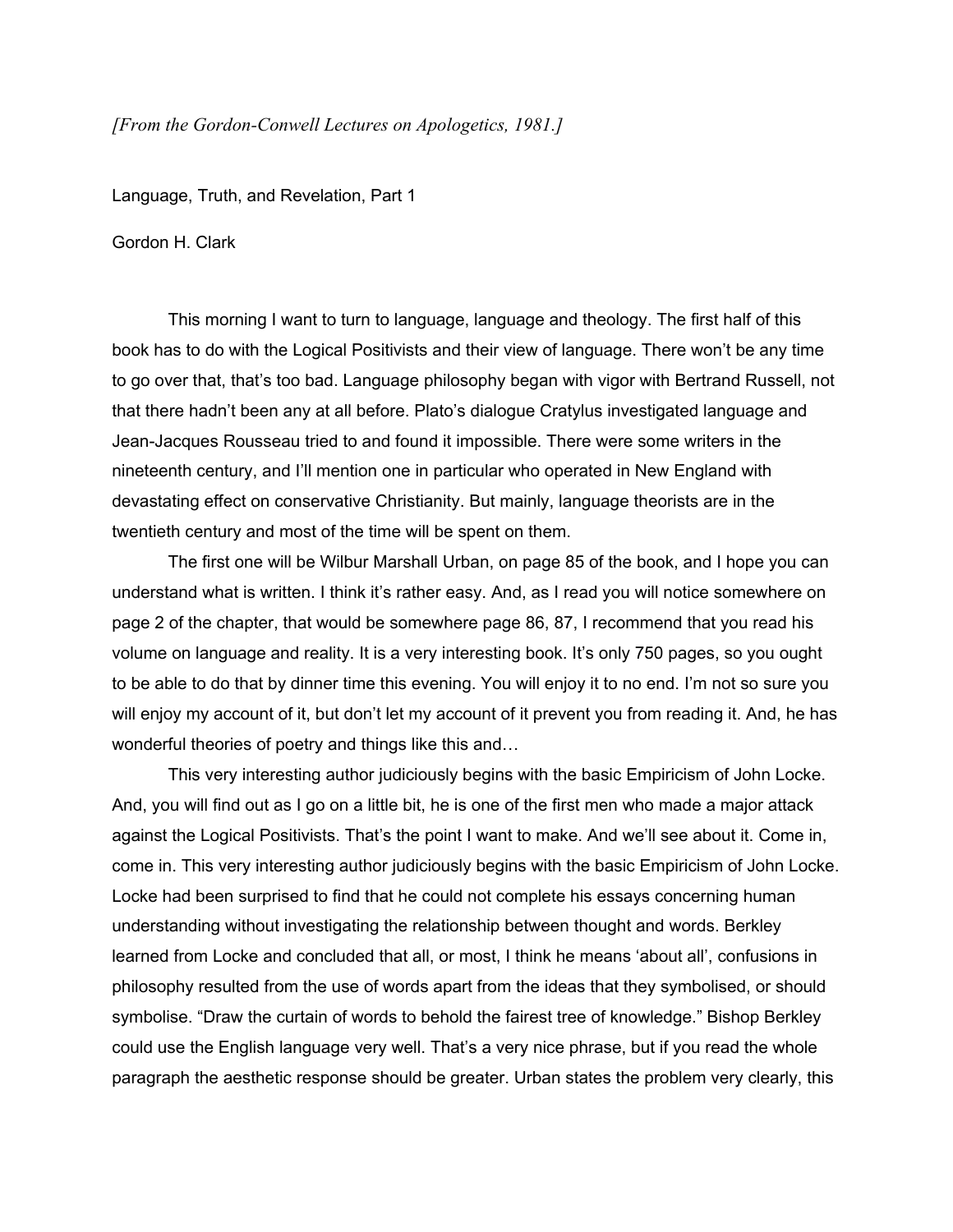is it. "If all words originate in sense experience, then when they are carried over into the non-physical, the problem of their valid reference to non-sensible ideas is immediately raised." Or further. "The naturalistic and ultimately behaviouristic view of language, which has developed the necessity from Darwinian premises, has brought with it a scepticism of the word, a distrust of language, more fundamental than any hitherto experienced. The naturalisation of language," by naturalisation he means understanding it in the philosophy of naturalism, "the naturalisation of language makes of it, in the last analysis, merely a method of adaptation to, and control of, environment and denies to it *ab initio* all fitness for apprehending and expressing anything but the physical." Or more pointedly; Can advanced mathematics be expressed in words? Or; Is there a gap between the word and the world? If medieval nominalism denied universals, the new nominalism denies individuals. Which is not a verbatim quotation but that is approximately what he says.

Then, Urban asks the questions he intends to answer, and these four questions are repeated on the last page of the book, with answers that are tied into the argument. Urban ask the questions he intends to answer first. How is language a bearer of meaning? Incidentally it was this question that wrecked Stoicism in antiquity. They were Materialists, they were not Atomists, but they were Materialists. And yet, they had to acknowledge that words symbolised thoughts, and they were forced to modify and implicitly reject their original Materialism in order to accommodate a view of language. I don't suppose that any of you will look it up, but Bréhier, Émile Bréhier, wrote a very interesting monograph on *La theorie des incorporels dans l'ancien stoicisme* and that's The Theory of Incorporeals. They had to have something incorporeal even though they began as Corporealists. A very interesting development a long time ago. The question they were faced with, How is language a bearer of meaning? How is communication possible? Third, What is the relation of logic to language? Fourth, How can language refer to things? There are the four questions that Urban takes on.

This monograph, that is the book I am reading from, this monograph has no intention of summarising his 750 page answers. A few of his suggestive ideas are all that can be included here. Isn't it too bad that this isn't a two semester course lasting from August to the following July, meeting five times a week, for three hours a day? Now we could cover a little bit in that time. Urban's material may be roughly divided into two parts. There are his refutations, not only of Logical Positivism but of John Dewey also and a few others, and, second, there are his own constructive efforts. Some of the former is almost essential to an understanding of the latter. John Dewey held that language changed brute animals into thinking and knowing animals by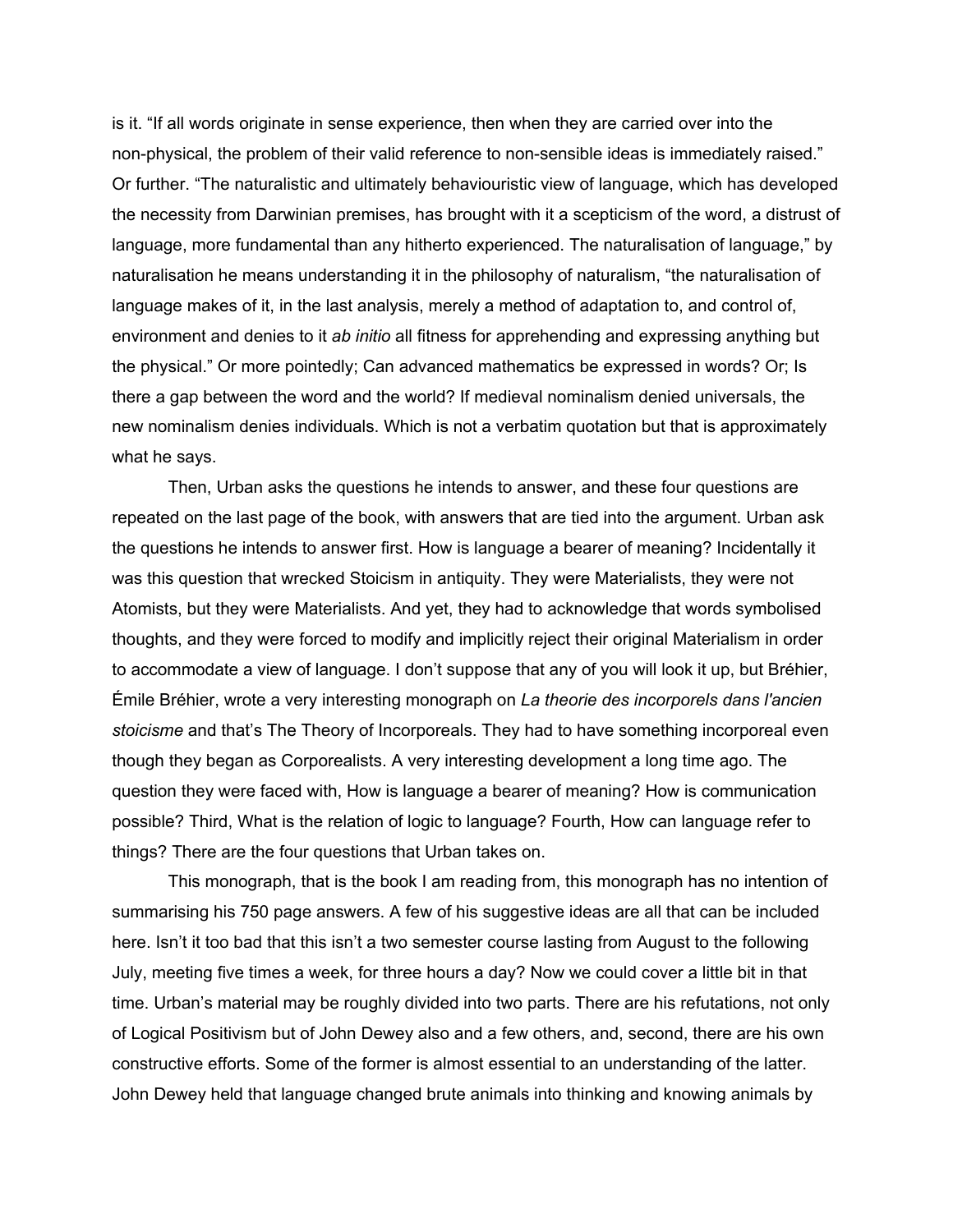creating the realm of meaning. Urban asks, Was there not first a realm of meaning for the expression of which language was created? If language created meanings, then obviously things could have no meaning prior to language. Urban is willing to acknowledge that some meanings are created by language, but he's especially concerned to show that there must be prelinguistic meaning. One example of this is the fact that a wolf will refuse to eat a piece of meat in which poison has been hidden. In some sense, the wolf senses a meaning. The bait means death. For the animal, however, the meaning is not detachable from the sensory thing. While for man, on the other hand, it is.

Although human beings also sense these animal meanings, for example, when we begin to chew a bad nut and spit it out, these are for us extrinsic meanings also. John Dewey may say, as he does say, the clouds mean rain; but, they do not mean rain in the same way that a bad taste causes us to spit it out. The clouds are a sign on a different physical event. If the clouds meant rain, in the animal sense, they would mean the act of seeking shelter as the bad nut starts us spitting. But, if the clouds really mean rain, there must be a certain individuation of both the sign and the thing indicated which is not present in animal meaning. When the clouds mean rain, they do not necessarily mean seeking shelter. We may already be indoors looking at meteorological instruments. Meanings, as a cue or stimulus to action, and meaning as a relation to a sign and the thing signified, are two different meanings of meaning. Or in other words, the behaviourist theory that a thing causes a reaction fails to distinguish mechanical habits from interpretations of signs. If the sign is merely causal, as an event in chemistry would do something else, if the sign is merely causal there is no interpretation. Urban wants to insist on this point. Russell had said that meaning is an observable property of observable entities. Others of the same opinion say meaning is directly perceptible like colour and sound. It is an object of direct perception. Though he, Urban, though he acknowledges a sense in which this is true, Urban takes it as confusing. Russell's theory assumes things are given, but if only sensations are given, it is meaning that transforms sense data into things. Things are ideal constructions. Meaning is not something that is perceived. It is understood.

When, however, Urban turns from criticising Russell and the Positivists, and suggests something constructive, one must be cautious. He wants sounds to become words bearing meaning by their similarity to the things they designate. The word buzz is an imitation of the sound it signifies. Or, the inherent meaning of the sound ache turns it into a word. Such onomatopoeic are the first words of a language. Now, while the double z in the word buzz may sound like the noise of sawing, what about the letter b? Why should it not have been fuzz or any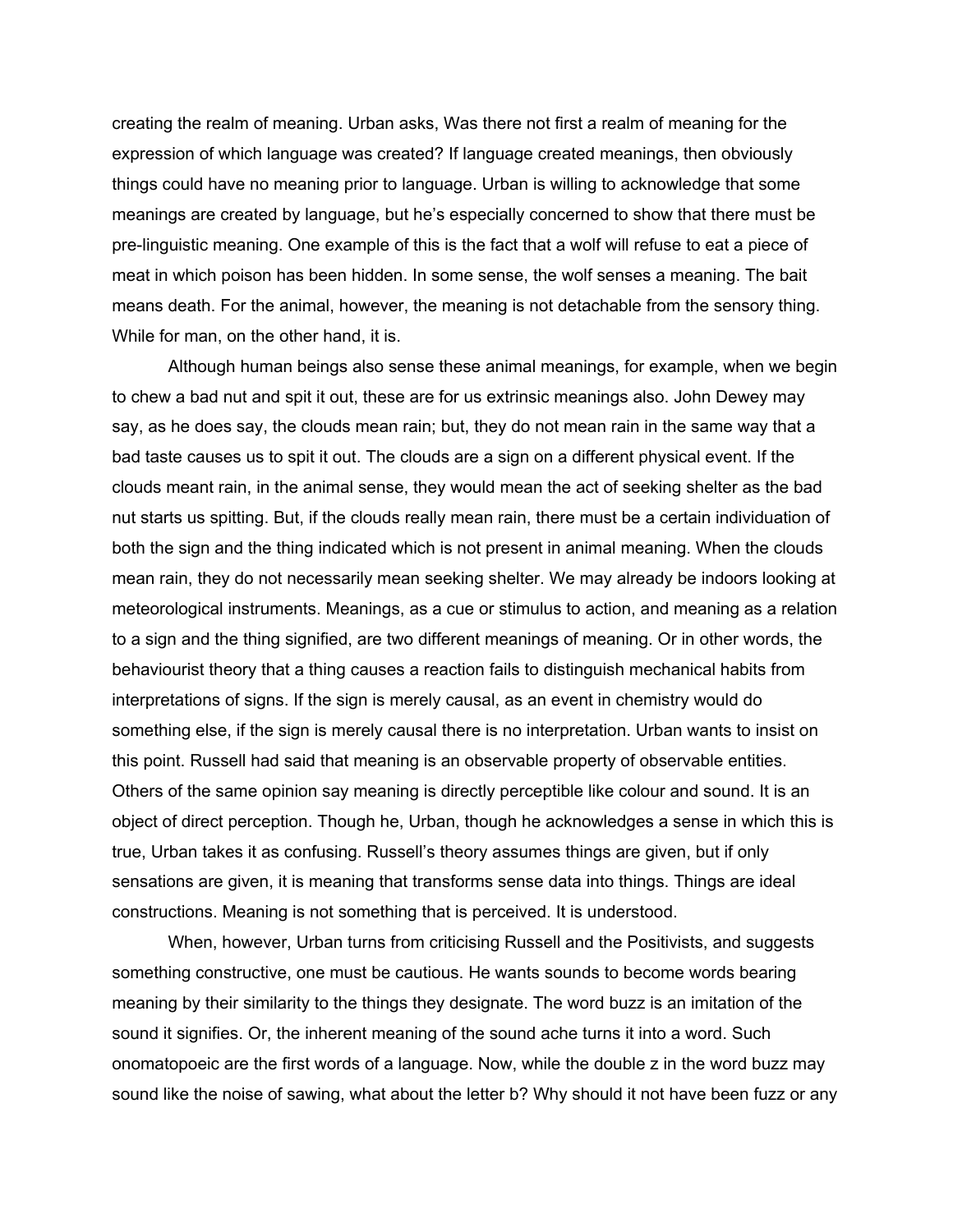other first letter of the alphabet? Then further, it is hard to see the similarity between the sound ache and a pain. Later, when he asserts that ohato, a word in some primitive language, sounds like and is a symbol of a stream, and that ohato-oo, for the same reason, means ocean, it is hard to follow him.

There are, of course, onomatopoeic words. And there are also metaphors. Urban mentions the transference of the word kid, a young goat, to a human child. In fact he says that metaphor is the primary law of speech construction. Does this not seem somewhat of an exaggeration? The introduction of the word *its* into the English language is hardly the result of metaphor. Do you realise that the King James Version of the Bible doesn't have the word *its* in it anywhere from beginning to end? The word *its* hadn't been invented when the King James Bible was translated. It came into the English language later. But, certainly it didn't come in as a metaphor of anything. Nor can the declining use of cases in Greek as it changed to Koine, with the increasing use of prepositions, that can't be explained either. I think it is that New Testament lexicon by what's-his-name, Arndt-Gingrich, has a list of changes between Classical Greek and Koine Greek. And the book is a big book, and there are several pages both of words that do not appear in Classical Greek or have changed their meaning, and also to information on how prepositions have taken the place of case endings in Classical Greek. Koine Greek is noticeably different from Classical Greek and this is a development in language. But, I don't think it is based on any extension of metaphors. Nor the virtual extinction of the optative mood. Now, I don't know how many times the optative mood occurs in the New Testament, but it's relatively rare. It occurs two or three times in maybe Ephesians and Colossians, and incidentally the form of the optative in Koine is different from the form you learn when you do Classical Greek, it's not the same form but it is an optative. But, the optative is very rare in the New Testament. And, that can't be explained by the method that Urban is doing. However, in spite of those things, that I consider flaws in Urban's linguistic theory, Urban's opposition to Behaviourism is well based. And, here comes a quotation that is directed against Logical Positivism:

"In the words of C.S. Lewis, speech is only that part of behaviour which is most significant of meanings and most useful for communication (He is describing Logical Positivism). The inability of the behaviouristic theory to explain even animal meaning, if in the concept of meaning is included the notion of understanding or interpretation of signs, would inevitably bring with it the conclusion that *a priori* it is unable to explain linguistic meaning. The causal conception of meaning (let me indicate again what is meant by the causal conception of meaning, it is a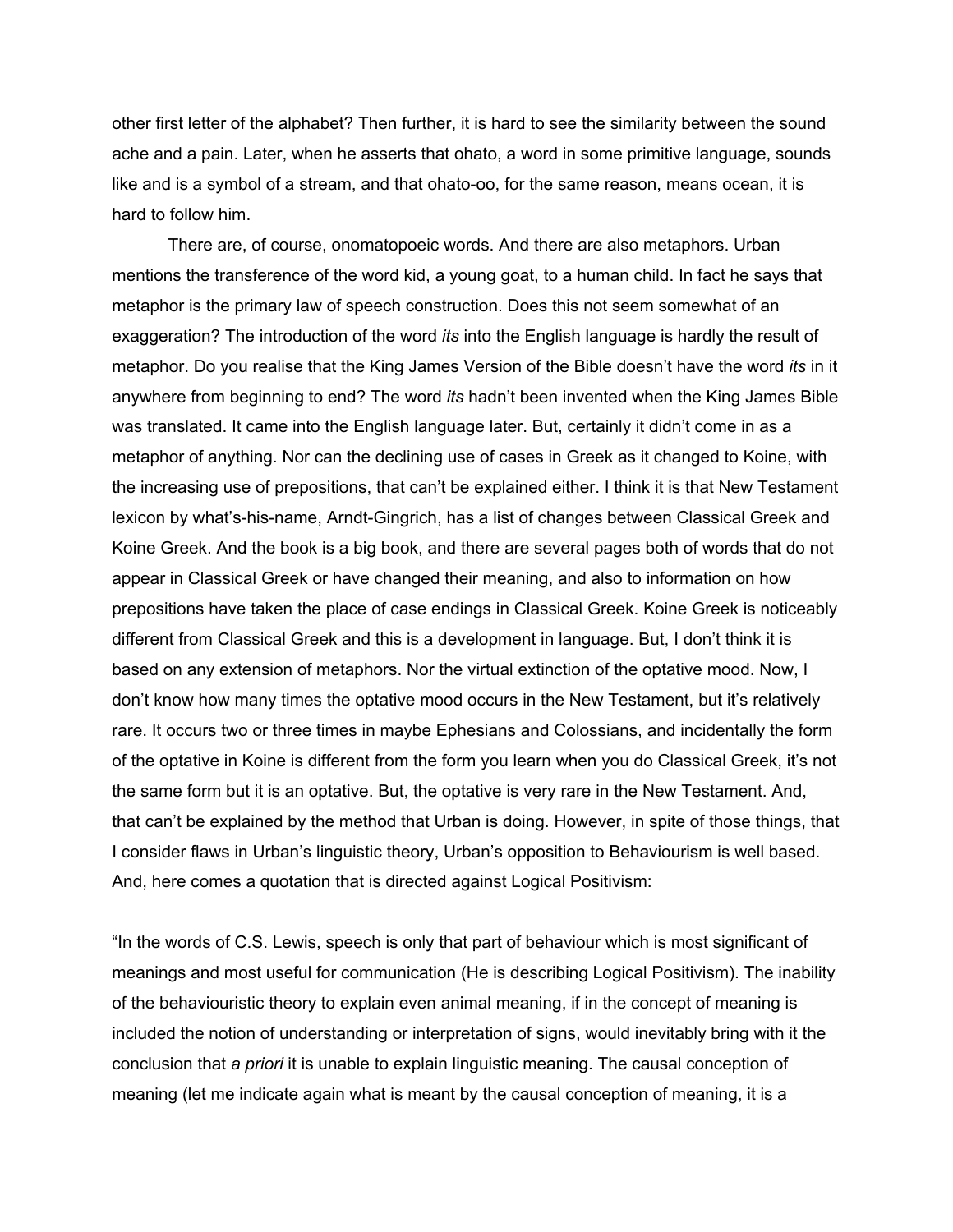chemical affair you know, if you drop sodium into a pan of water it explodes and catches fire and so on. Is that sodium or what, is that right? I make mistakes sometimes, well that is ordinarily explains as a causality, that somehow or other the water sets fire to the sodium, the behaviouristic theory is that the pronunciation of the word produces a reaction just as you put to elements together, two chemicals together, they produce a reaction). The causal conception of meaning in reductive behaviourism equates both the meaning of the thing and the meaning of the word with our way of reacting. All meaning is sufficiently accounted for by causal relations. The taste of a caterpillar, or the sound of a bell, are, to be sure, caused by the stimuli. But, unless the notion of understanding or interpretation a sign, a sign being left out of the notion of meaning, the possibility of Behaviourism vanishes. When we come to linguistic meaning it is precisely understanding, that is the *sine qua non*, of such meaning. The sound does not become a linguistic fact at all until it is detached from its purely causal context. And this detachment and mobility are not functions of the physical environment (if you think that quotation is a little meager, get Urban's book and read pages 129 to 131)."

Then Urban strengthens his attack on Behaviourism by a discussion on intention. All this may be, and it is, may be a valuable refutation of Behaviourism. But, Urban's view that words represent, rather than are symbols for things, has its own difficulties. If you want to work out a theory of language, you will have to choose between saying words represent things or words are symbols of things. They're two different theories. Previously mentioned was buzz and ohato. He will, that is Urban, will not have words to be arbitrary symbols. The symbol is imitative and conjures up the picture of the thing itself. Well, you know what I say about pictures of things. Some of you have pictures. Therefore, picturesque language is more adequate than conceptual language. For example, theory is grey but life is green. That is a quotation from… the famous German Romanticist, Goethe. Theory is grey but life is green would be less adequately expressed in conceptual terms. That is Urban's position. Quite the contrary, so it seems to me. Such metaphors have to be puzzled out and put in literal language before their vagueness is dissipated. They make for good poetry, but not for good understanding. Ahh you can hardly understand poetry.

Let me see if I can quote some. There was a poet by the name of Keats, he was a miserable, stupid ass. He said… oh dear oh dear… it will come to me sometime <response from audience> No that's a literal statement… Why I had it on my tongue just a minute ago. I am so forgetful… you know, truth is beauty and beauty is truth, that is all we know and all we need to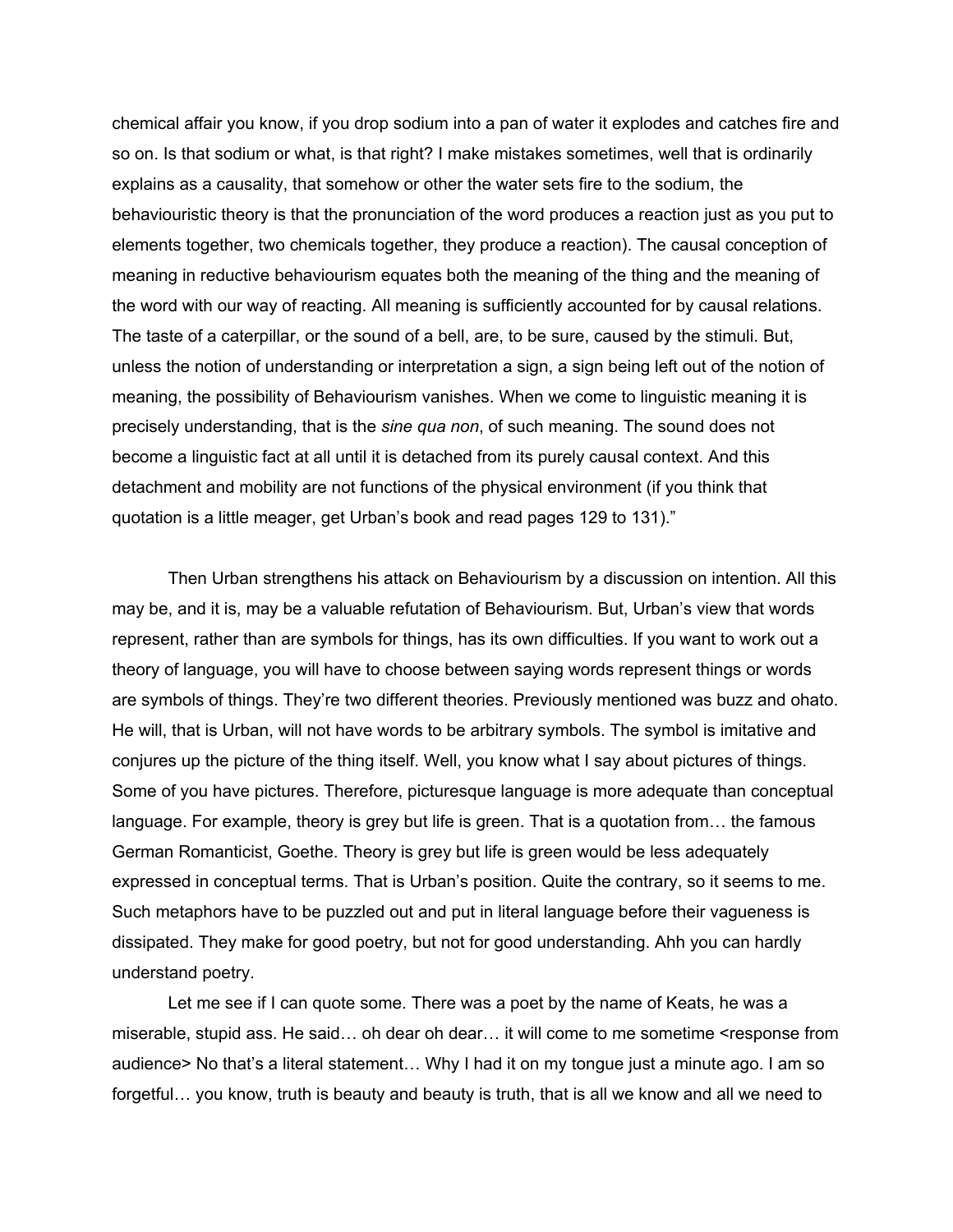know. Now, isn't that stupid? Don't read Keats, even though I disagree with Urban, read Urban. I disagree with him, but even in defending Keats he makes more sense than Keats does. Of course there is good poetry; Miniver Cheevy child of scorn, cursed the day when he was born. That's good you know. Who wrote that? Well why did you laugh so funnily? Does anybody know where it comes from? I think he was an American poet, was he? And, he longed for the medieval grace of iron clothing. That is in Miniver Cheevy, Edwin Arlington Robinson. Oh, there are some, another good poet, his name is Guy Wetmore Carryl. He wrote a volume called *Fables for the Frivolous*. They're superb. But Keats, no no.

Poetry is not good for the understanding. When he says of analogical predication, "I am bringing to light some aspect which could not be determined or expressed except by such a transfer," he robs analogy of all meaning. Unless the analogy is based on a literal and univocal similarity, there could be no analogy at all. And I use this argument to pay my respects to Thomas Aquinas and Cornelius Van Til. Urban, indeed, on this very page states clearly enough of the view of those who oppose him; we abuse words when we use them metaphorically, the case of equivocal predication, analogical predication is ambiguous. He states very clearly the views he opposes. But, if some people agree with Urban, others think the view he states so well and rejects so sharply, is the literal, non-equivocal, truth. Similarly unacceptable is his dictum that "all words have originally, unquestionably a physical reference, and words for relations are primarily spatial in character." That's on page 185 and you better read the sentence 2 or 3 times again. "All words have originally, unquestionably a physical reference, and words for relations are primarily spatial in character." The term "originally" may push the question so far back into primitive society that no one could produce evidence for or against the thesis. But, if God gave Adam language for the purpose of worship, at least the word "God" did not have a physical reference. Nor is it evidence how the relationship "of", or "whys", or "more witty" could ever have been primarily spatial. Or for that matter, what spatial relationship can be found in "uncle" or "cousin?" It would seem that sometimes Urban makes very general assertions without sufficient justification.

Urban returns to these points many pages later. All words, he says, have a physical origin and a physical reference. After using such words, someone intuits a value and by metaphor applies the physical word to a new reference. We do not first, this is what Urban says, we do not first intuit an object and then express it. The expression is a constitutive part of the knowing. Language creates the world of cognitive meanings. This paragraph, on page 345, is mainly concerned with values; words such as generosity, nobility of character, and moral values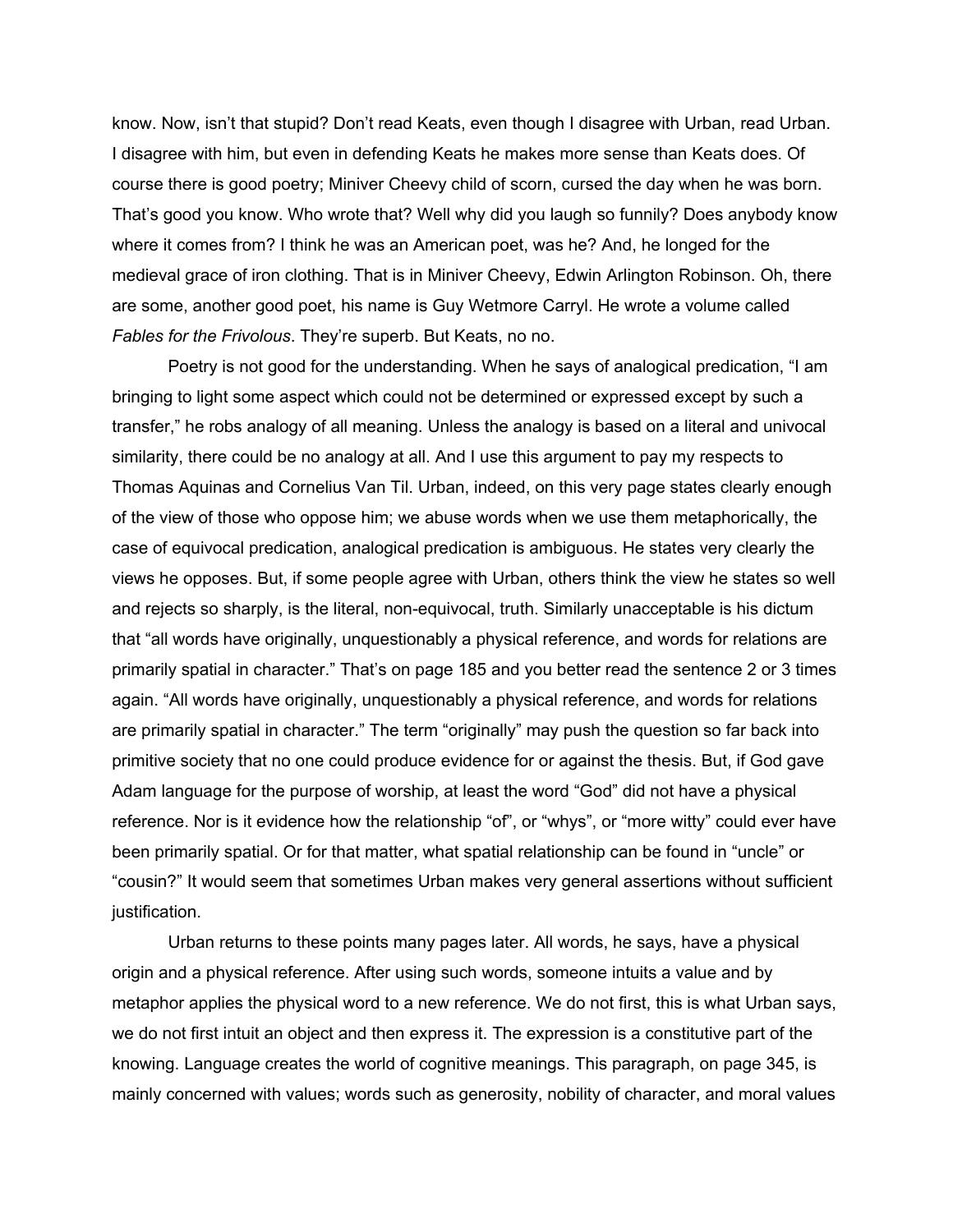in general. Even the word morality, though he does not use this word as one of his examples, even the word morality must have had a physical origin which then creates a cognitive meaning. This sounds implausible and, indeed, self-contradictory. It is implausible because without the intuition of an object there would be no stimulus to expression. Why or how could anyone invent a word, other than a nonsense syllable, if he had nothing to express? The cognitive meaning must come first and a symbol second. As a science of electricity was being formulated in early modern times, the experimenters noticed certain relationships. To that date, no name had been given them, they had not been known before, so that there was nothing to give names to. But, when the intuitions occurred, the scientists took the names of three of their own number; Volta, Ampere, and Ohm, and assigned these names to the level of energy, the quantity of current, and the resistance. Only after a person has a thought, can he give it a name. Not only is Urban's theory thus implausible, but is also self-contradictory because he cannot avoid the difficulty that made it implausible. He has said: "All words are physical in origin. It is through metaphysical transfer that they acquire their new references. They become the vehicle of the intuition and description or expression of a new entities."

Here we have the intuition or knowledge first and the word comes second. But, a page and a half later Urban says: "Any intuition of reality without an element of description is pure myth. Knowing, in any significant sense of the word, is inseparable from language. Language creates [and it was he who italicized this word, that's not my italicizing] Language *creates* the world of cognitive meanings. Intuition is impossible without expression. The expression is, rather, a constitutive part of the intuition itself. One does not first possess an object in knowing and then express the nature of that object in terms of arbitrary and conventional signs, but the expression is a constituent part of the knowing itself."

Aside, now, from the fact, or if you wish the appearance, of contradiction between pages 145 and 147, aside from that fact, the latter, that is page 147, seems false. Urban uses crutchy??? and aesthetics for support. "The artist does not first intuit or present his object to himself and then find linguistic or other forms with which to express it." The present writer deems this to be false because one of his hobbies is oil painting, and he always selects his objects first and then tries to find a form by which to express it. But, no doubt, Urban would reply, "That is why you are not much of an artist." However, the present writer also writes, and if he does not have the object, the knowledge, the argument before he puts in words, any words he should write would be much worse than those now found in these publications. And, if Urban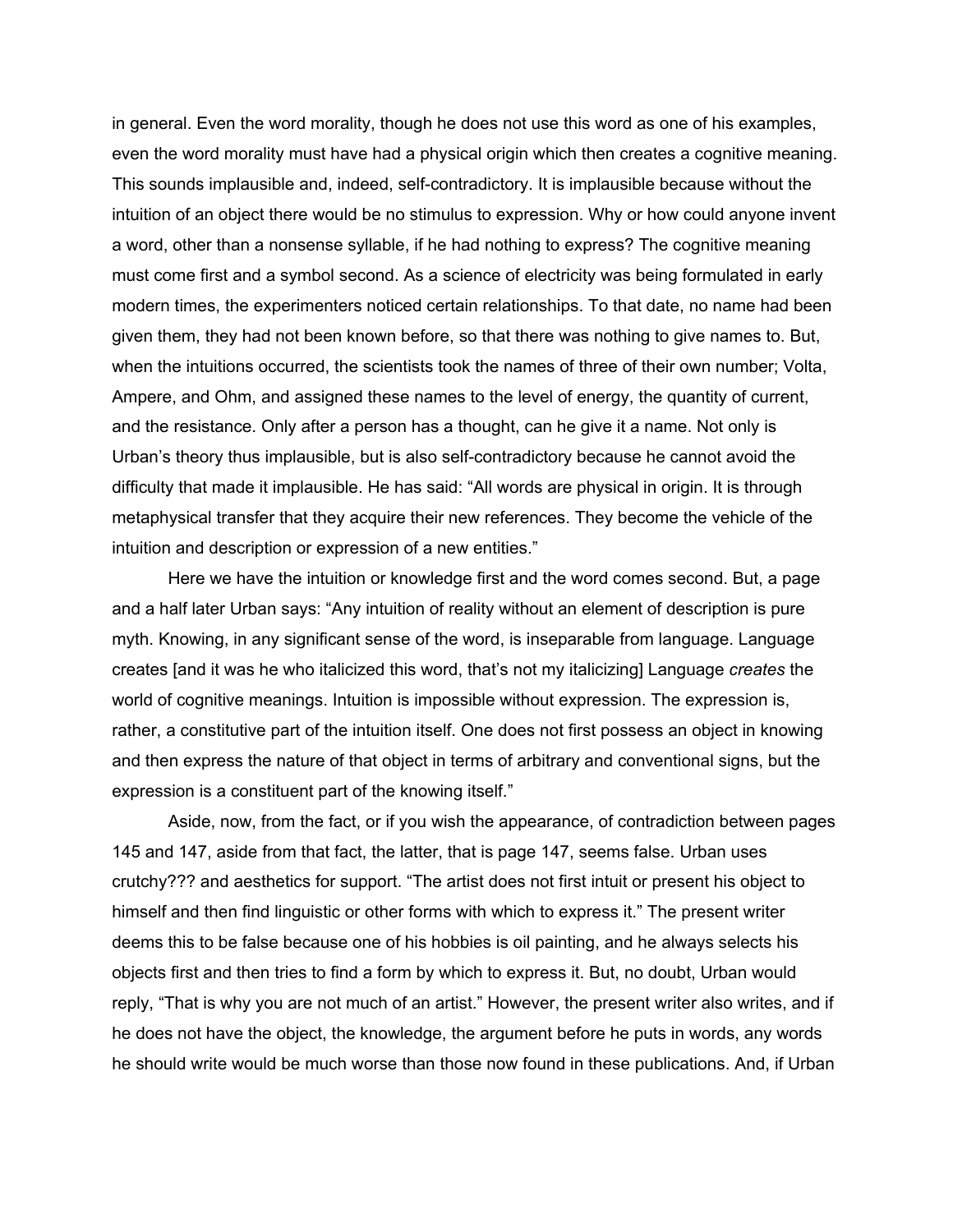had not thought before he wrote, I could not imagine how he could have completed so interesting a book.

Without doubt, Urban is indeed interesting and a great deal of what he says is excellent. He tries to alleviate his notion of spatial reference and pictorial representation by saying that poetry conveys a meaning not expressible in any logical picture. Poetry is pictorial, but not spatial. Now that wouldn't be true of Baudelaire, would it? Baudelaire's poetry isn't pictorial, is it? Baudelaire's poetry stinks. Yes he deals with smells. A map is a spatial picture but Turner's painting of Venice is not spatial. Now, it would seem that a spatial or pictorial theory needs considerable alleviation. But, Turner's painting, and all other landscapes as well, are surely spatial. They may alter the actual proportions of buildings or trees, they may disturb perspective, but surely they are spatial representations. What is better in Urban is his acknowledgment that symbolic representations, chemical formulas, and musical scores are not pictorial. Quite so. But, then why extend the term pictorial so far, rather than simply abandoning it as a theory of spatial language?

More acceptable, indeed highly commendable, are some of his remarks and refutations of nominalism. Scholastic nominalism, he asserts, is inconsistent because it still retains the reality of individuals. Neo-nominalism abolishes all substantives. All is flux and names distort reality. If universals are unreal, individuals are unreal too. For, the mere naming of a thing is a minimal universal. Neo-nominalism, therefore, has no things but only events. But, this makes nonsense of, first perceptual meanings, second value meanings, third descriptions, and fourth because it makes nonsense of metaphysics it makes nonsense of all empirical meanings. For, the former conditions the latter.

Now we're getting along pretty well, we got up to page 369. Don't you think you will finish the book before dinner tonight?

Further, that is unless you want to read Edwin Arlington Robinson. Further, in opposition to his opponents, Urban remarks that it is an assumption of evolutionary naturalism, not a necessity of logic, that language is purely practical; even if it had originally been such. It may have developed other uses since. But even at first, language was not purely practical. It was made for human communication and this is wider than mere practicality. The difficulty in Urban's extensive material seems to spring from the opposition between his basic empiricism and its unwanted implications. Meaning and verifiability are inseparable, he says, but observation is not the sole method of the verification. Mere sense data are not knowledge. No sentence is purely ostensive. Oh dear, read something about ostensive definitions. I hope you've heard of them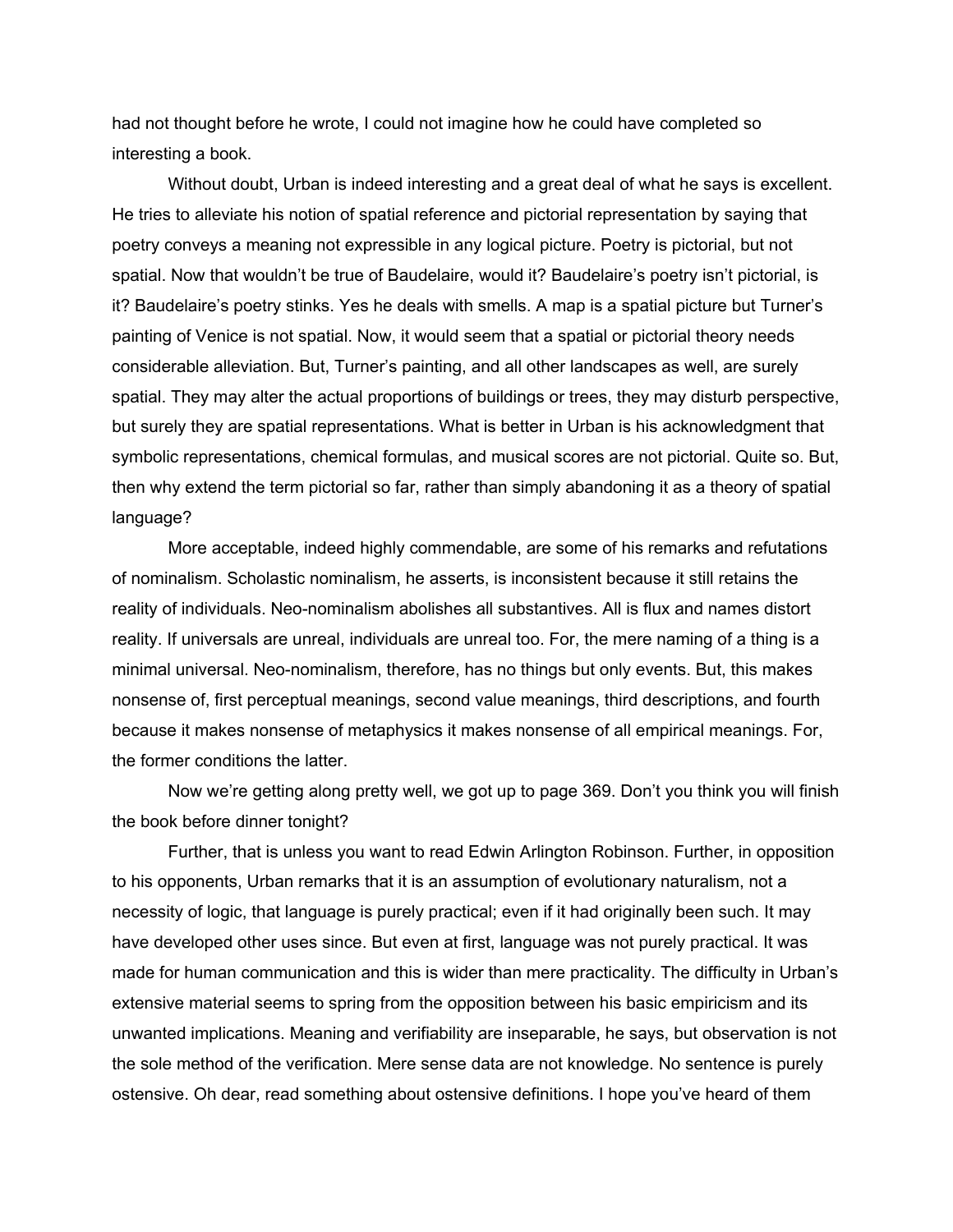before, but maybe you haven't. Saint Augustine has a long section on ostensive definitions, and Bertrand Russell. Of course Augustine is opposed to ostensive definitions. Bertrand Russell favours ostensive definitions, he makes them basic, and that is one of the main flaws in his theory. Direct verification is a myth. It is one sentence that verifies another sentence. Sentences are needed to interpret the sense data. For example, an observation of mercury as verification involves a host of presuppositions. I'm referring to Einstein of course. The isolated observations cannot verify. Therefore, also, perceptual truth is only probable.

Sometime Urban is not only perceptive but witty as well. The several theories of truth, he says, correspondence, coherence, and pragmatic cannot be sustained by their own criteria. Correspondence cannot be shown to correspond to truth, coherence coheres with nothing, and the pragmatic theory does not work. Therefore, the neo-positivists conclude that the meaning of truth is a meaningless question. For, if meaning is referenced to a sensory object, truth can have no meaning because it refers to no object. The truth of the criteria is truth only of interpretation.

Along with wit and insight, Urban's constructive theory contains much that is puzzling. It seems that originally language, with its onomatopoeic words, was always poetry, or at least aesthetic expression. Science came later. Even though he so extends the term poetry to include prose as well, its languages is neither cognitive nor practical. Its power is the power to invoke images. The intellectualist fallacy views the aesthetic symbol as an imperfect substitute for philosophic or scientific knowledge. On the contrary, Urban asserts, the symbol contains an unexpressed reference which the abstract concept cannot express. The question is what is this so. Keats *Ode on a Grecian Urn*, though it's abstract, in the last two lines are utter nonsense, expresses something about a moment detached from the flux of time. It does not express it very well, and we can hardly know what Keats had in mind. Probably he was somewhat confused. But, had he thought clearly and expressed himself intelligibly, a reader, no matter how poetical the poem, could have put the meaning in clear conceptual prose. What cannot be expressed clearly is not meaningful.

The same is true of all art. Take the painting *Angelus*. In our civilization, the attitude of the two persons is recognized as the attitude of prayer. Presumably, because they are French peasants, the painting pictures Roman Catholic devotion. But, the painting does not convey this information. Present such pictures to people who know nothing about France or Roman Catholicism, for example a Tibetan Monk or a Japanese Shogun of last century, and they can only ask "what does it mean". Now I had a very poignant example of this. There was a group of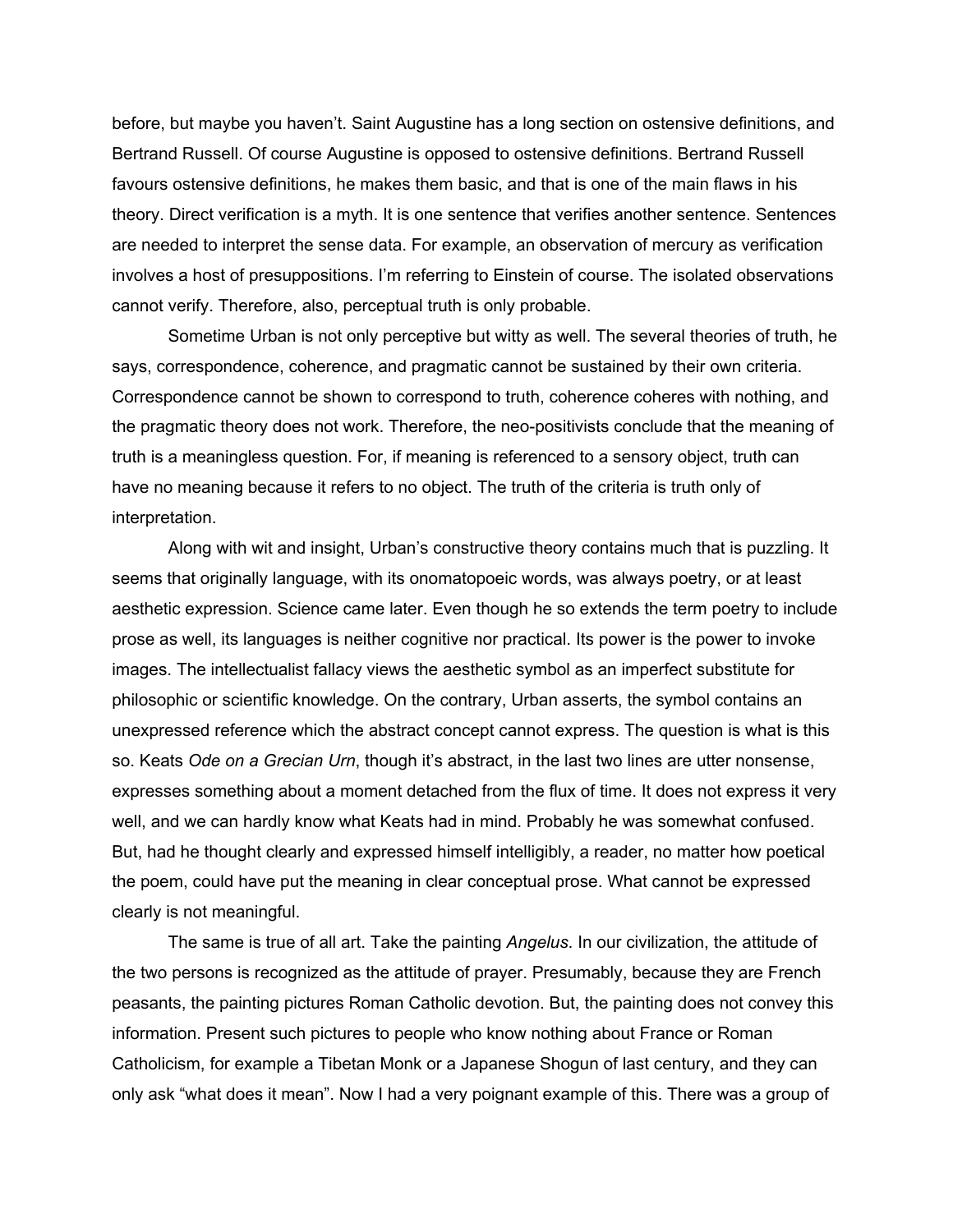Japanese professors who were visiting universities in this country on a tour, and the whole group came to Indianapolis and stayed in the homes of various professors and we had a gentleman from Kyoto. He was professor of Irish poetry in the University of Kyoto, Japan; a very nice gentleman. Well, we were going through the theater there on the campus and in the lobby there is a tapestry, it is probably about 20 feet by 20 feet it's a rather gigantic affair, and there is a boat, a lake, and some fishermen are pulling in some fish, and the man who happened to be with me at the moment and looked at it and he says, "what is the story". Well, I told him the case of the miraculous draft of fishes, this is Christ who told the disciples to put their net down on the other side of the boat and bring in a whole net full of fish. Well you see, he could not get that from the painting. And, if you think you can get any Christian message from a painting, you are mistaken; you are imposing on it because you know the background already. Take a person who does not have a Christian background, they won't see anything particularly Christian in the Angelus or the miraculous draft of fishes or anything else. Painting can express a few things, but not too much. That requires a theory of art doesn't it? Well, I'm all in favor of a theory of art too. Painting does not convey the information; a Tibetan Monk wouldn't understand it.

The abstract or conceptual statement is far clearer than any picture can be. One of Urban's examples is Pascal's phrase, "man is a reed, but a thinking reed." The context there in Pascal is that a man is a rather fragile creature, he says the least thing can kill him, a drop of water can kill him if it gets in the wrong place. So he says man is a reed in nature, but a thinking reed. Urban continues to say that man is a reed is biologically grotesque. Yet, it is by precisely such deviations from the real that certain aspects of reality, otherwise inexpressible, are actually expressed. Now Pascal, the mathematical genius, could, when he wished, use metaphorical and poetic language. But, to say that his meaning is otherwise inexpressible, is not biologically but intellectually grotesque. One can say the man's bones are more easily cracked than granite, and a drop of water properly placed can kill him, yet neither the rock or the water can think, and thinking is infinitely superior to the mere physical existence. The aesthetic quality is here missing, but the thought is, nonetheless, more intelligibly expressed. And the thought is superior to the mere aesthetic enjoyment. Urban also quotes four lines from T.S. Elliott as "expressive, or revelatory, to an extraordinary degree." The first two lines of Elliott's poetry are intelligible, the third may be guessed at, but the fourth expresses, or reveals, nothing but the unintelligible confusion of T.S. Elliott's mind.

Repeating the idea, not otherwise expressible, four pages later, and after another ten pages of fairly clear expression of his ideas, Urban defends himself by saying: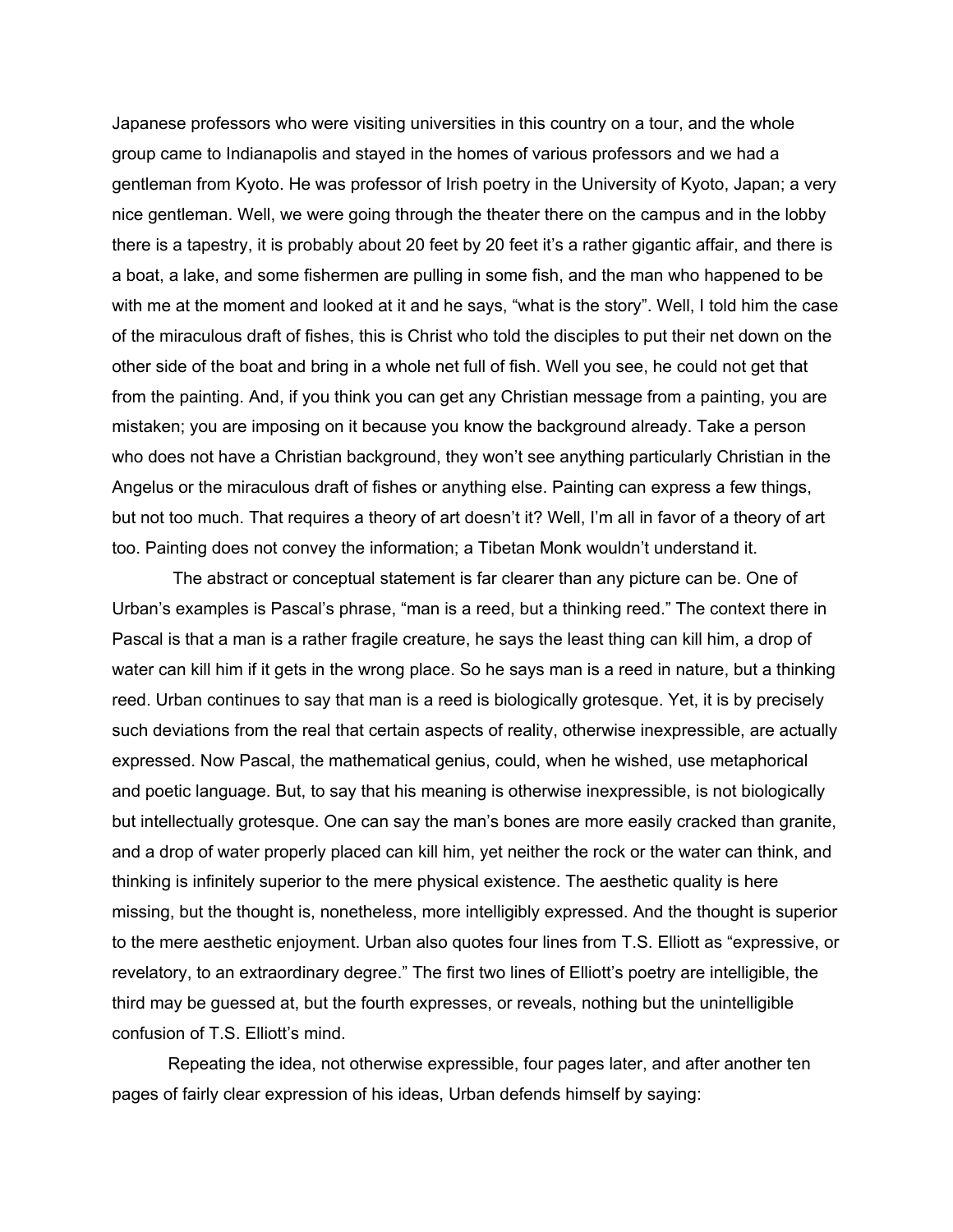"In that symbolic form, an aspect of reality is given which cannot be adequately expressed otherwise. It is not true that whatever is expressed symbolically can be better expressed literally. For there *is* [and the italics is Urban's] no literal expression but only another kind of symbol."

To which the intellectualist replies, the cat is black. Anyone who then says the cat is black is a poetical metaphor, does not deserve a literal denial.

For the purpose at hand, this monograph cites Urban as a defender of religious language against the Positivist`s assertion that religion is meaningless. The reader may now anticipate how he does so. Religion and poetry are closely related but not identical. The emotion of religion has the quality of the holy, which poetry does not necessarily have. Religious language is not only evocative, but invocative as well. Thus, religion has a personal god and is, therefore, dramatic and mythic. As the poet gets something of reality which the scientist has missed, so the religious person gets something the poet has missed. Religious language communicates something other language cannot. These several of Urban`s phrases are at best ambiguous. Of course the poet gets something the physicist *quo* physicist has missed, does not biological language grasp something chemistry has missed? The language of football gets and misses, what the language of international diplomacy misses and gets. The confusion here is between language as such, and the various subject matters of conversation. Of course chemistry is not botany, but language, the language of all of these is the same, the English language. Urban's statement, therefore, is true and trivial. What he really means, as his wording in one place indicates, is that religion is emotional. Religion has no place for thinking. It is not intelligible. God can't be known. Belief has no place. This is surely not trivial, it's simply false. If it is not false, then Christianity is not a religion.

The religions that Urban can identify all speak the same language, he says, and are immediately friends. He's not the only person who said that, that was in the first chapter of the three R book, wasn't it? It was the fellow who shot our missionary enterprise to pieces, you know, what's his name now? Hawking, yes. See I don't have the word but I have the thought all right. If I didn't have the thought I wouldn't know that one word was the right word. The religions that Urban can identify all speak the same language and are immediately friends. But, Christ had religious enemies. He said, "no man cometh to the Father but by me." Christ, of course, was not very religious. Well, maybe Jesus was religious once in a while, for, Holy Communion is a simple piece of symbolism to express a number of spiritual truths too great for ordinary language. The symbol expresses something too great for words. Page 586. Now, the present